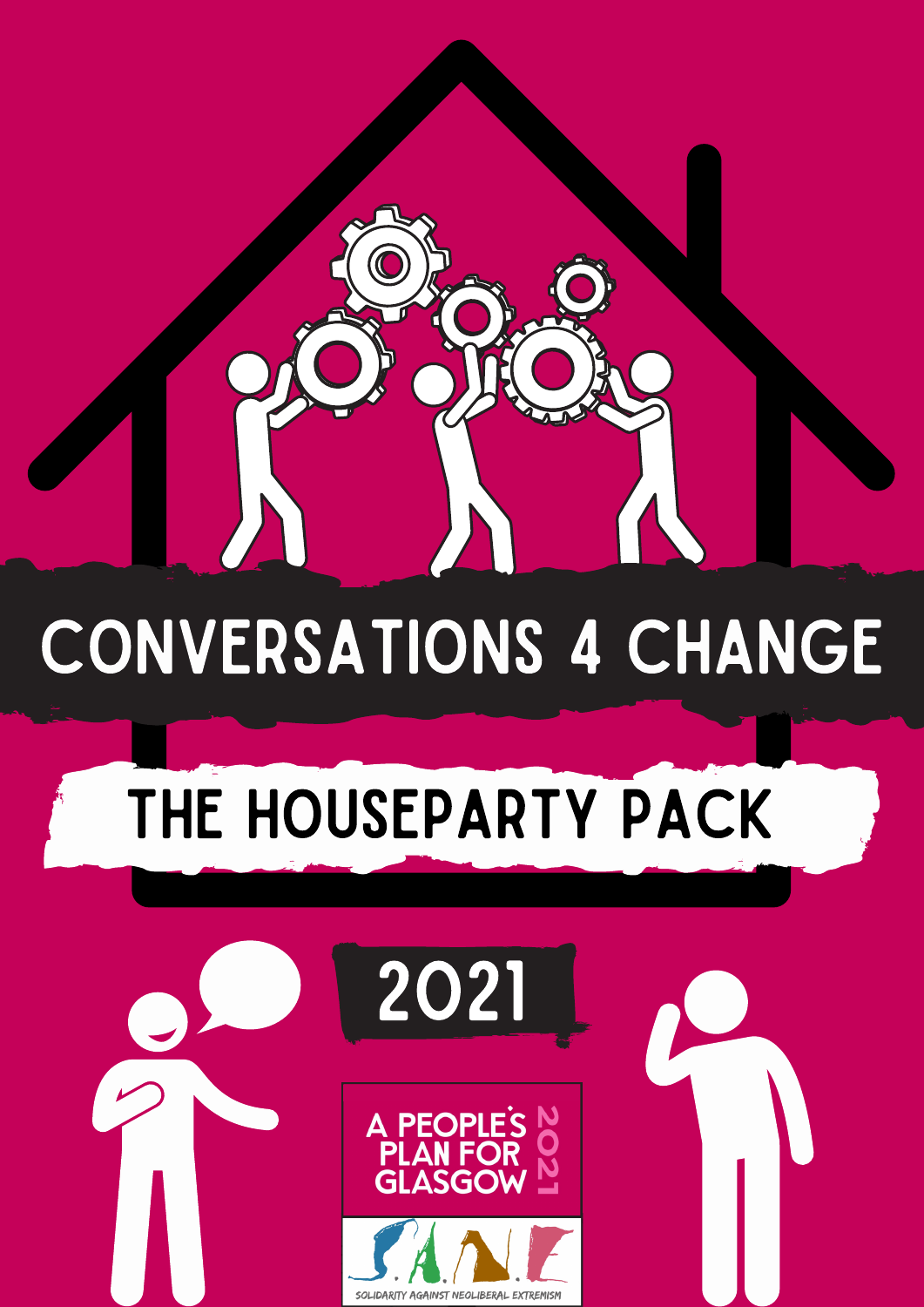

# CONVERSATIONS 4 CHANGE HOUSE PARTY PACK

**Produced in 2021 by members and supporters of Solidarity Against Neoliberal Extremism for The People's Plan for Glasgow**

**To learn more, visit www.sanecollectiveglasgow.org or follow the Glasgow SANE Collective on Facebook, Twitter and Instagram**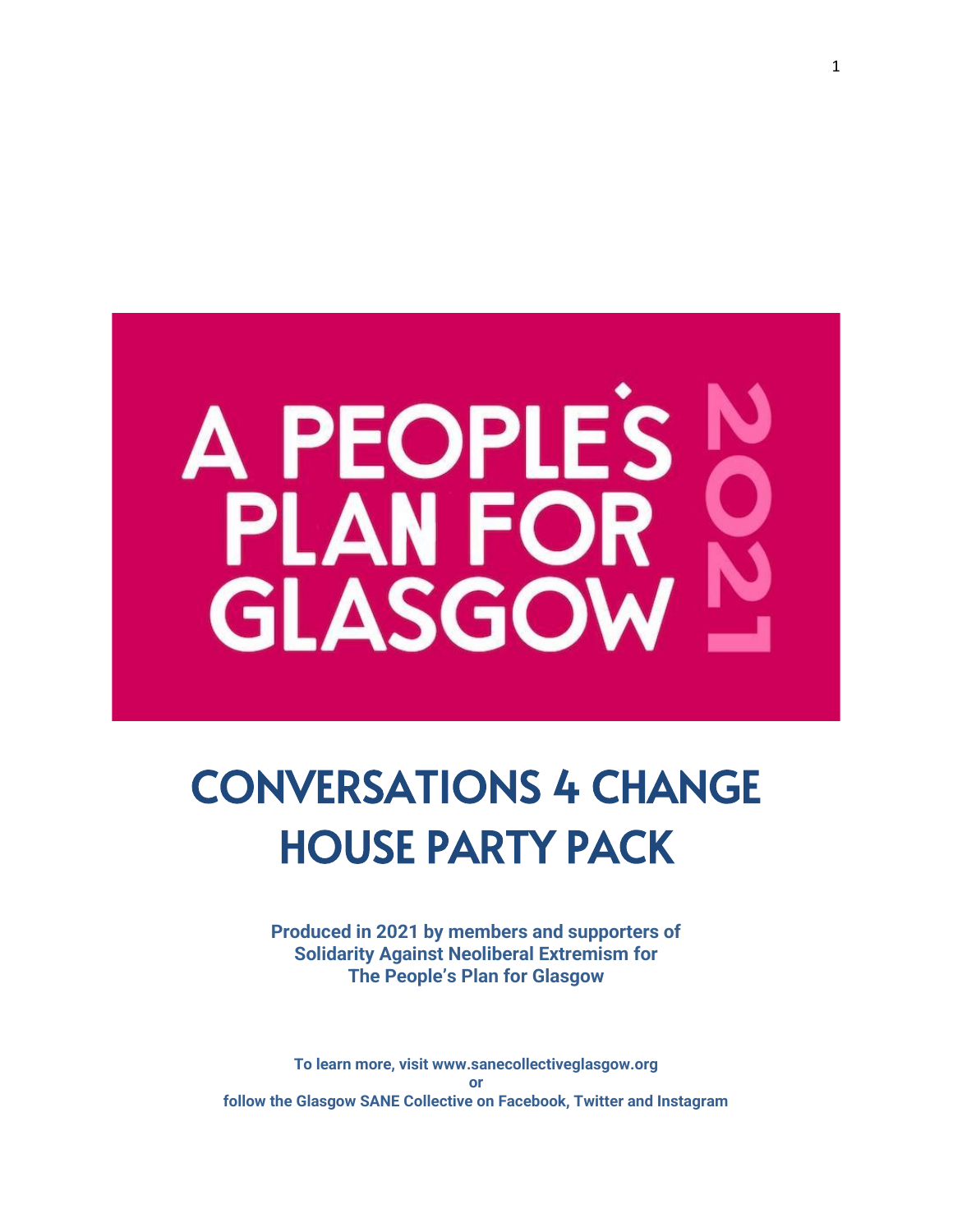# **CONTENTS**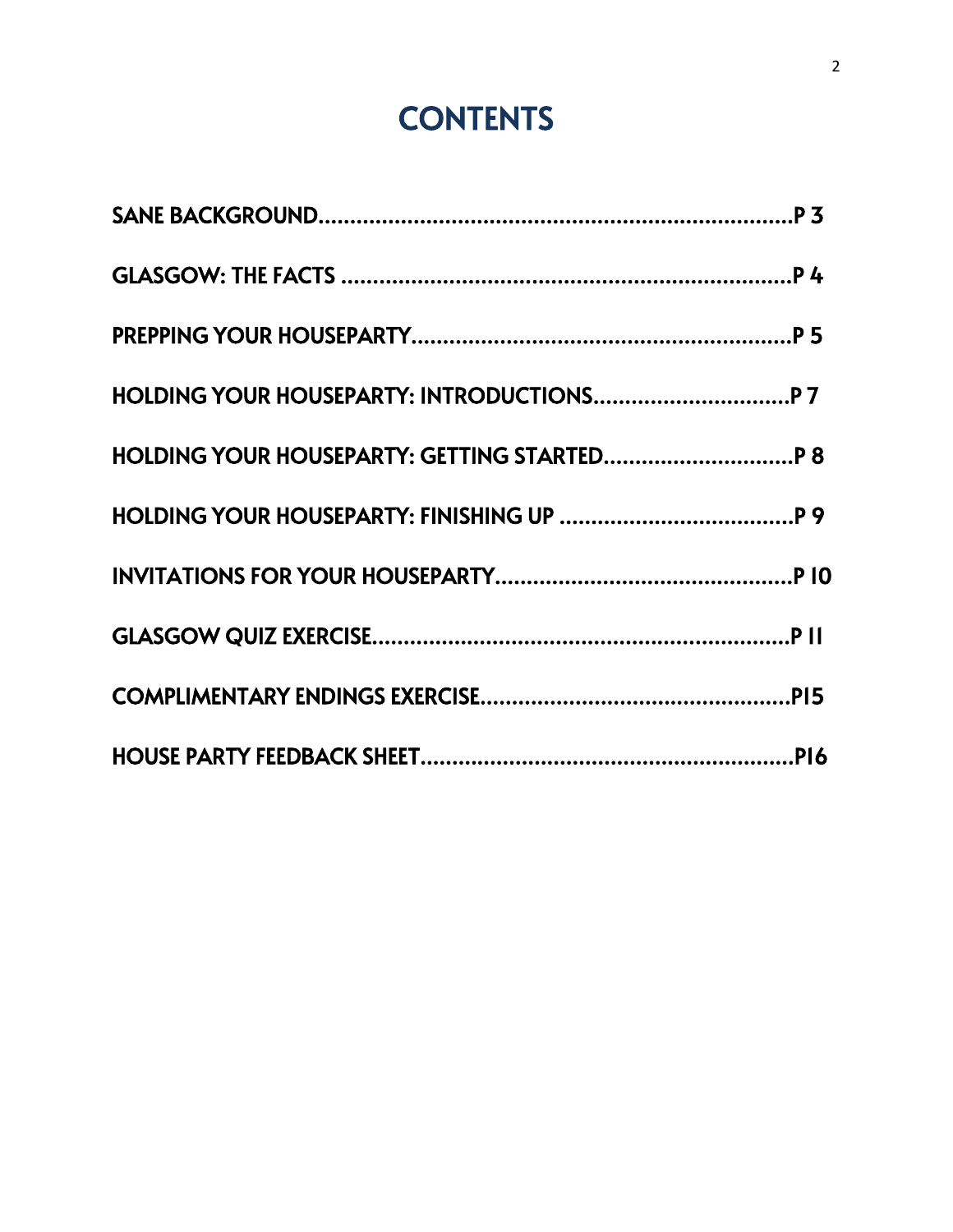# BACKGROUND - SANE

The House Party Pack has been developed by community activists, many of whom are involved in community groups, brought together by the Solidarity Against Neoliberal Extremism (SANE) Collective, to create a People's Plan for Glasgow. SANE is a social movement concerned about the destructive and corrosive nature of neoliberalism. SANE aims to link activists across the broadest possible range of social and environmental issues and organisations, to create actions and interactions that challenge the foundations of neoliberal capitalist 'common sense'.

The SANE Collective is an informal grouping of politically aligned and non-aligned individuals and groups who want to create real democracy practices, initiating new forms of critical activism and supporting others which already exist. By reclaiming civic space and rejuvenating critical civic activism SANE members look to play an active role in the global movement for social, economic and environmental justice, in fact for system change.

Principles of solidarity, inclusion, transparency and "power with not power over" are central to the way SANE works.

# ROLE OF LOCAL AUTHORITIES

Glasgow is one of Scotland's 32 local authorities responsible for providing a range of public services. This includes education, social care, roads and transport, economic development, housing and planning, environmental protection, waste management, cultural and leisure services.

Each local authority is governed by a council. The council is made up of councillors directly elected by the residents of the area they represent. Councils must take corporate decisions: there is no legal provision for decisions being made by individual councillors.

# HOW DECISIONS ARE MADE

#### **FULL COUNCIL**

The full council meeting is the governing body of the council, where all councillors meet to debate and take key decisions. Some functions of the council can only be discharged by the full council. These include setting the annual budget and the annual rate of council tax.

#### **COMMITTEES**

Councils can delegate most decision-making to committees or sub-committees of the council. Individual councils set out their arrangements for delegation to committees in their internal governance documents, such as Standing Orders, Orders of Reference or Schemes of Administration and Delegation. There is no requirement for councils to adopt a particular decision-making and scrutiny structure, it is a matter for each council to decide what is most appropriate for its particular circumstances.

#### **OFFICERS**

Councils can also delegate decision-making to officers of the council, and do so in their internal governance documents.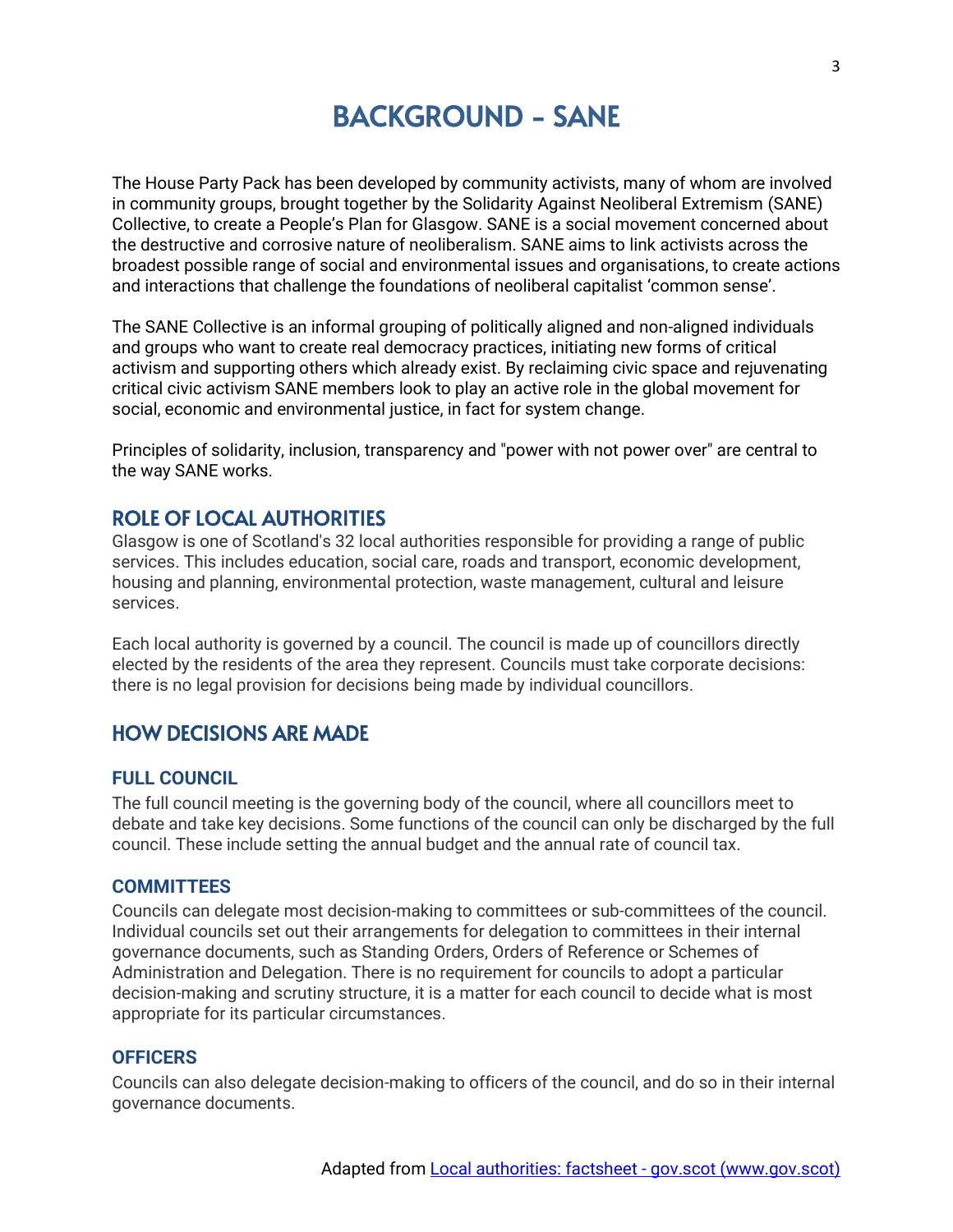# GLASGOW: THE FACTS

- Almost half (47%) of Glasgow's residents, 292,000 people, reside in the 20% of most deprived areas in Scotland. In contrast, nearly 27,000 people (4.4% of the population) live in the 10% of least deprived areas in Scotland (based on 2017 population estimates).
- 34% of all children in the city were estimated to be living in poverty in 2017.
- The distribution of child poverty and vulnerability to child poverty varies dramatically across Glasgow - 59% of children in one neighbourhood experiencing poverty compared to around 5% in the neighbourhoods with the lowest levels of child poverty.
- In 2016, 19% of children lived in workless households, 6.5% higher than the Scottish average
- In-work poverty in Scotland has been rising. 64% of working age adults in poverty live in a household where at least one person works (2015/16).

Overview | The Glasgow Indicators Project (www.understandingglasgow.com)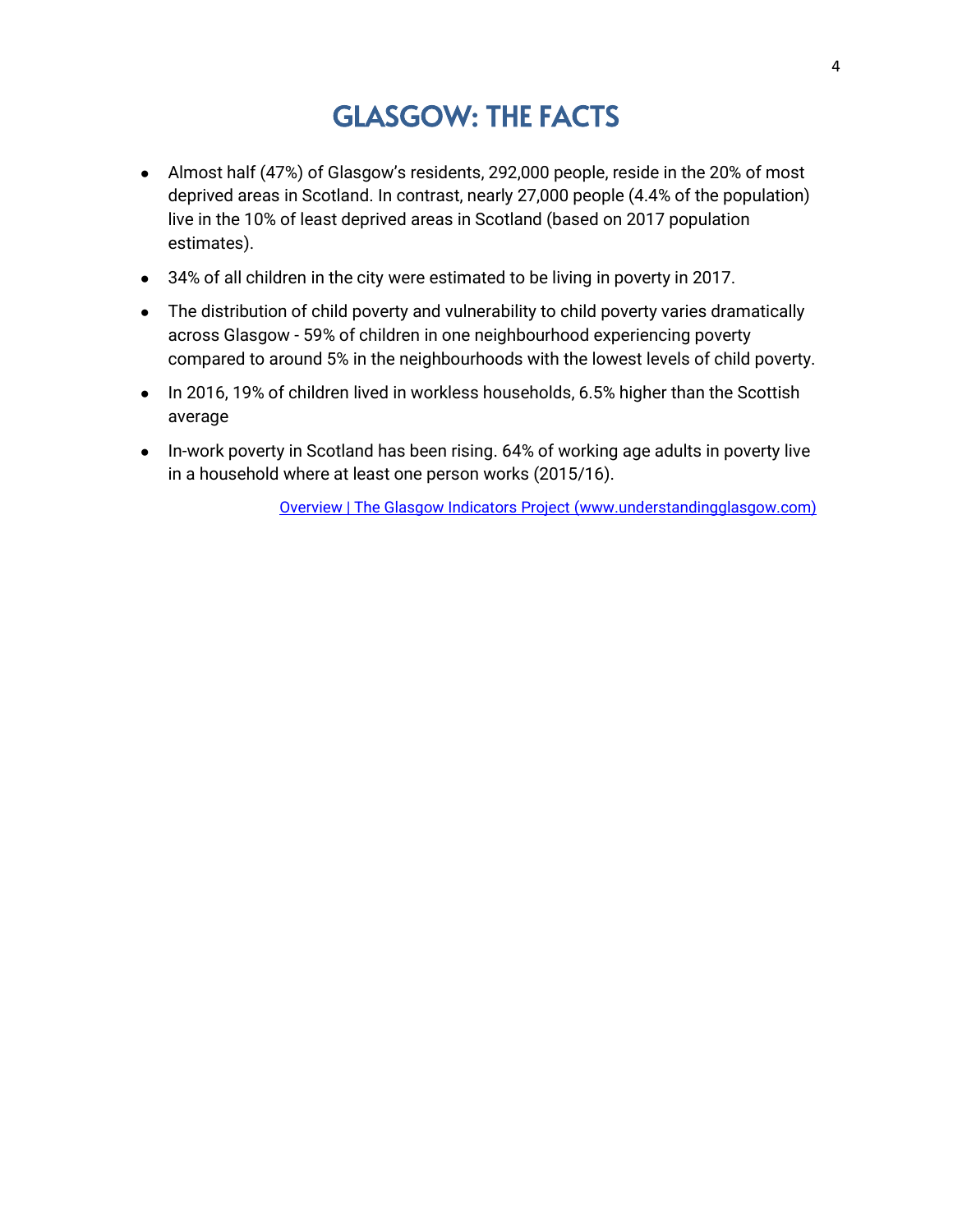# PREPPING YOUR HOUSEPARTY

#### PURPOSE OF THE HOUSE PARTIES

The Purpose of the house parties is to gather residents' experience of the city and contribute to the People's Plan being developed by SANE.

### HOW TO USE THIS PACK

This pack is formatted to be as flexible as possible. We recognise that people have busy lives and that encouraging political discussion may be new to some. The pack therefore begins at the beginning. It is not meant to patronize or assume knowledge. It also includes avenues for feedback on your experience with the pack, which are gratefully appreciated and considered.

We know that finding out information can be difficult. We have chosen key information that we believe will help to answer some of the common questions raised. It is ok not to know all the answers! All the information is in handout format. These can be copied and handed out to people in your discussion.

## WHO DO I INVITE?

No-one is asking you to change the world. Do not feel pressured into changing someone's mind. As long as they are aware of what the party is about and will stick to the group agreement that is fine. Keep invites informal. Suggested invites are at the back of the pack, appendix 1, but feel free to make your own or even drop friends a text. It's your Conversation 4 Change Houseparty, so do it your way.

## HOW LONG SHOULD MY PARTY LAST?

It's your choice. Every party will be different, but having a couple of hours to discuss the issue will give your guests plenty time to share experiences as well as ask questions. It may be useful to be clear when the Conversation 4 Change discussion is over to avoid any disagreement afterwards, or plan for this within your group agreement.

#### WHAT'S A GROUP AGREEMENT?

A group agreement is a great way to remind people that sometimes talking about issues that are important to us can be frustrating, and that in order for us to feel safe enough we have to respect each other's right to hold our own opinion. Too often people's voices are not heard, or worse, some do not feel safe enough to express their opinion. We want Houseparties to be safe spaces to make sure everyone is heard. You may not think your party needs a group agreement and that's great. It may be helpful to have a copy of the group agreement on the table anyway. There may be areas you think we haven't covered. Feel free to make your own. We would love feedback on your group agreement process, so that we can feed back these practises to other sessions and our own work.

A suggested group agreement is;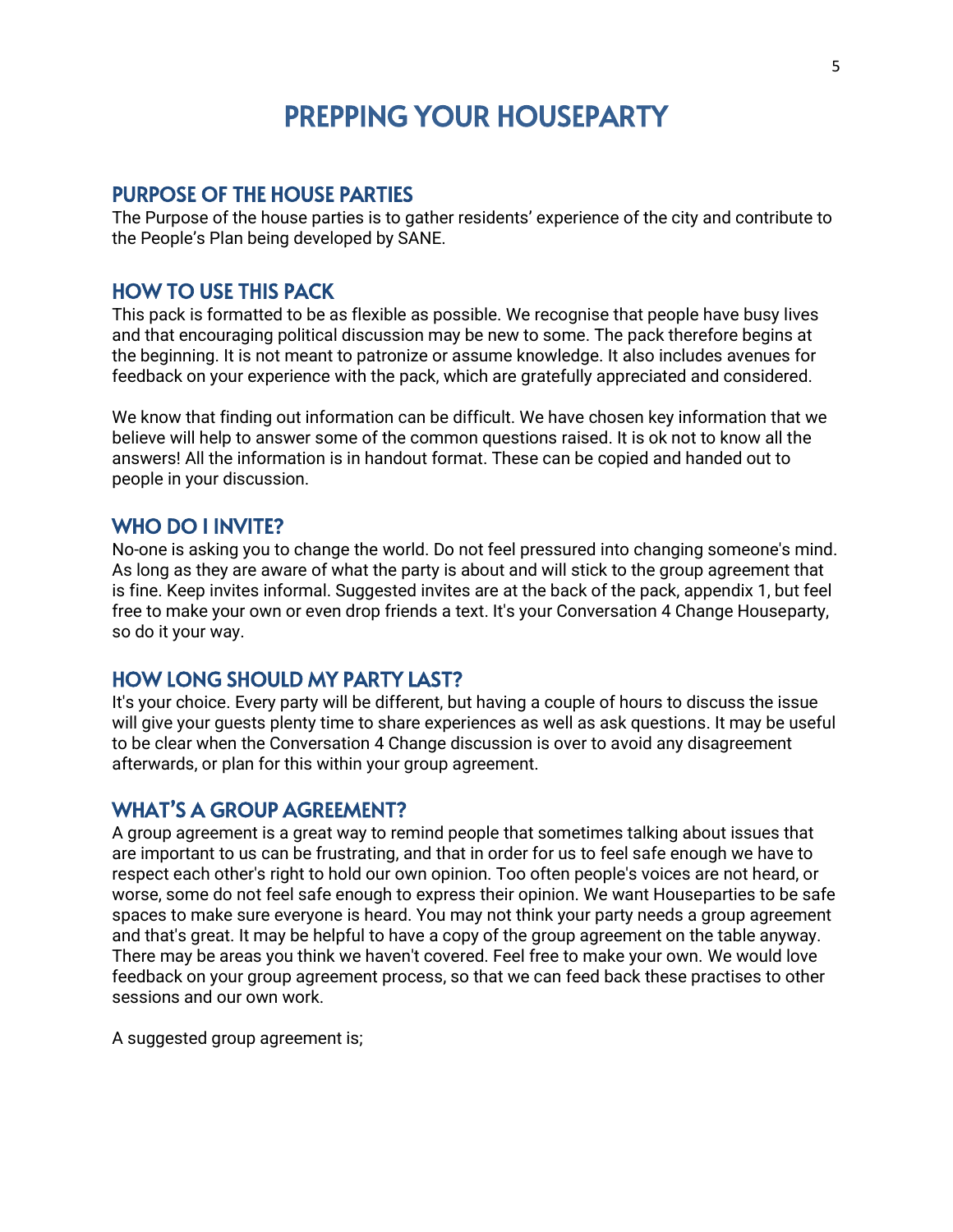#### **ONE PERSON WILL SPEAK AT A TIME**

Everyone has important points to make and in order for them to be heard one person should speak at a time. We should encourage people to speak. If someone doesn't feel comfortable about speaking, we are missing out on their ideas.

#### **WHAT'S SAID IN THE ROOM, STAYS IN THE ROOM**

People may share experiences and it is important that these examples are not discussed with anyone outside the group. It is also not helpful to be reminded of mistakes they may make. This is a space to try things out to think things through. People should not worry that it is something the rest of the group will talk about afterwards.

#### **RESPECT ONE ANOTHER**

We have all arrived at our opinions for reasons that are important to us. We may change our mind but it doesn't mean our original thoughts are not relevant. We need to respect one another's right to hold different opinions if we are to have a safe, meaningful discussion.

#### **ONCE IT'S DONE, IT'S DONE.**

Finally once you have all decided you have finished your discussion it's fine to stop, and move on to something more fun, or just end your evening. There is no specific time you need to get to, just take as long as you would like. Once the discussion is finished, just let it go. Making sure heated discussion is over is important to make sure any disagreements do not continue into either later in the evening or even on another day. This doesn't mean people can't chat about controversial topics, but the aim is to avoid any prolonged disagreements.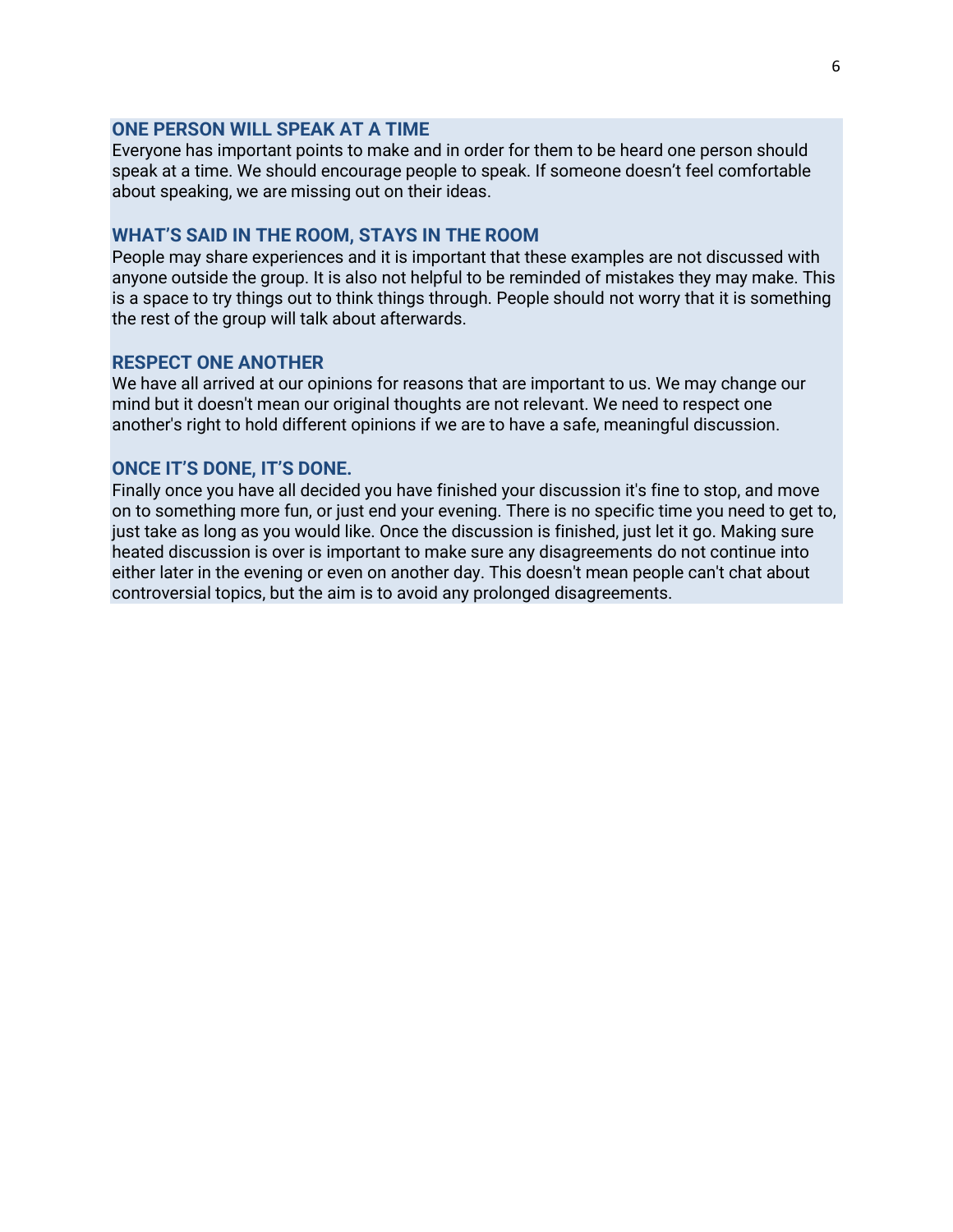# HOLDING YOUR HOUSE PARTY: INTRODUCTIONS

# WHERE DO I START?

As with any party there will probably be people who have never met one another in attendance. Informal introductions are great, but injecting a bit of fun can help. Below are a couple of exercises that can help people relax and understand there is a purpose to the party. The aim of the house parties is to;

- Get people in Glasgow talking about their community.
- Encourage people to have a political discussion about their experiences.
- Gather information about people's experience of living and / or working in Glasgow.
- Learn about people's ideas/dreams/solutions for the issues Glasgow has.
- Invite people to further join with SANE/Enough or other groups in their community.

# EXERCISE - INITIAL INTRODUCTION

#### **AIM OF EXERCISE**

To allow people to remember one another's names and share what they want for Scotland.

#### **HOW TO DO IT**

 $\triangleright$  People are asked to say their first name and say why they wanted to be part of the discussion.

# EXERCISE – WHAT'S IN A NAME?

#### **AIM OF EXERCISE**

To get to know one another and begin to share information.

#### **HOW TO DO IT**

 $\triangleright$  People are asked to share their name, what they like to be known as (i.e. nicknames) and where their name came from, if they know.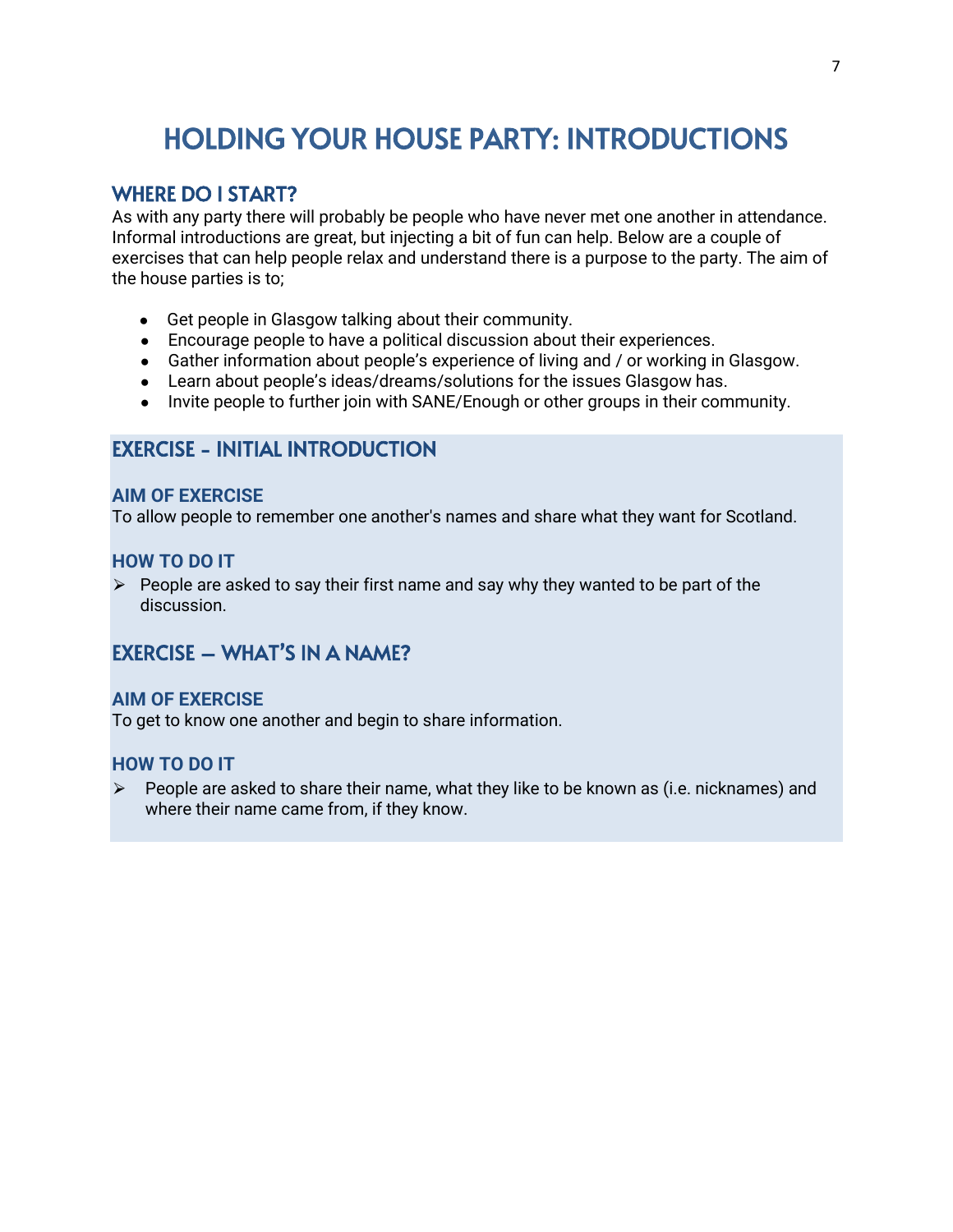# HOLDING YOUR HOUSE PARTY: GETTING STARTED

# SO HOW DO I START THE DISCUSSION?

The good news is everyone knows why they are at your party, so you are halfway there!

# EXERCISE - BUT WHY?

#### **AIM OF EXERCISE**

Fun activity to think about how statements do not necessarily give you the full story.

#### **HOW TO DO IT**

- $\triangleright$  If a lot of people are attending, split into small groups or pairs
- $\triangleright$  Start off with a fun subject. This might be "running is good for you".
- $\triangleright$  Someone says the statement and others then question, "why?"
- $\triangleright$  The original speaker answers, without saying "just because". This answer is then questioned "but why" etc
- $\triangleright$  Continue this until the conversation runs out.
- $\triangleright$  Begin again but this time use the statement "One of the things that frustrates me about Glasgow City Council is…".
- $\triangleright$  Talk about how it felt and what people learned.

### THINKING ABOUT GLASGOW

People have opinions on all aspects of their community. For the purposes of the Houseparty we would like everyone to focus on specific issues for Glasgow.

# EXERCISE – GLASGOW QUIZ

#### **AIM OF EXERCISE**

The quiz can be used to introduce new information in a fun way and get people talking without too much pressure.

**See appendix 2**

# EXERCISE – OUR EXPERIENCE OF LIVING IN GLASGOW

#### **AIM OF EXERCISE**

To give people the chance to share their experience of living in Glasgow, positive and negative.

# **HOW TO DO IT**

- $\triangleright$  Begin by asking people to discuss in small groups (or in the whole group if everyone will get the chance to speak), to end this sentence, "my/our experience of Glasgow City Council is frustrating because……"
- $\triangleright$  If the group has been split, everyone feeds back to the whole group, and you can note people's experiences on paper.
- $\triangleright$  Then repeat with the sentence, "my/our experience of GCC would be great if ..."
- $\triangleright$  Again, note the suggestions of the group.
- $\triangleright$  Take some time to discuss what the group has found, what are the commonalities, what surprised them.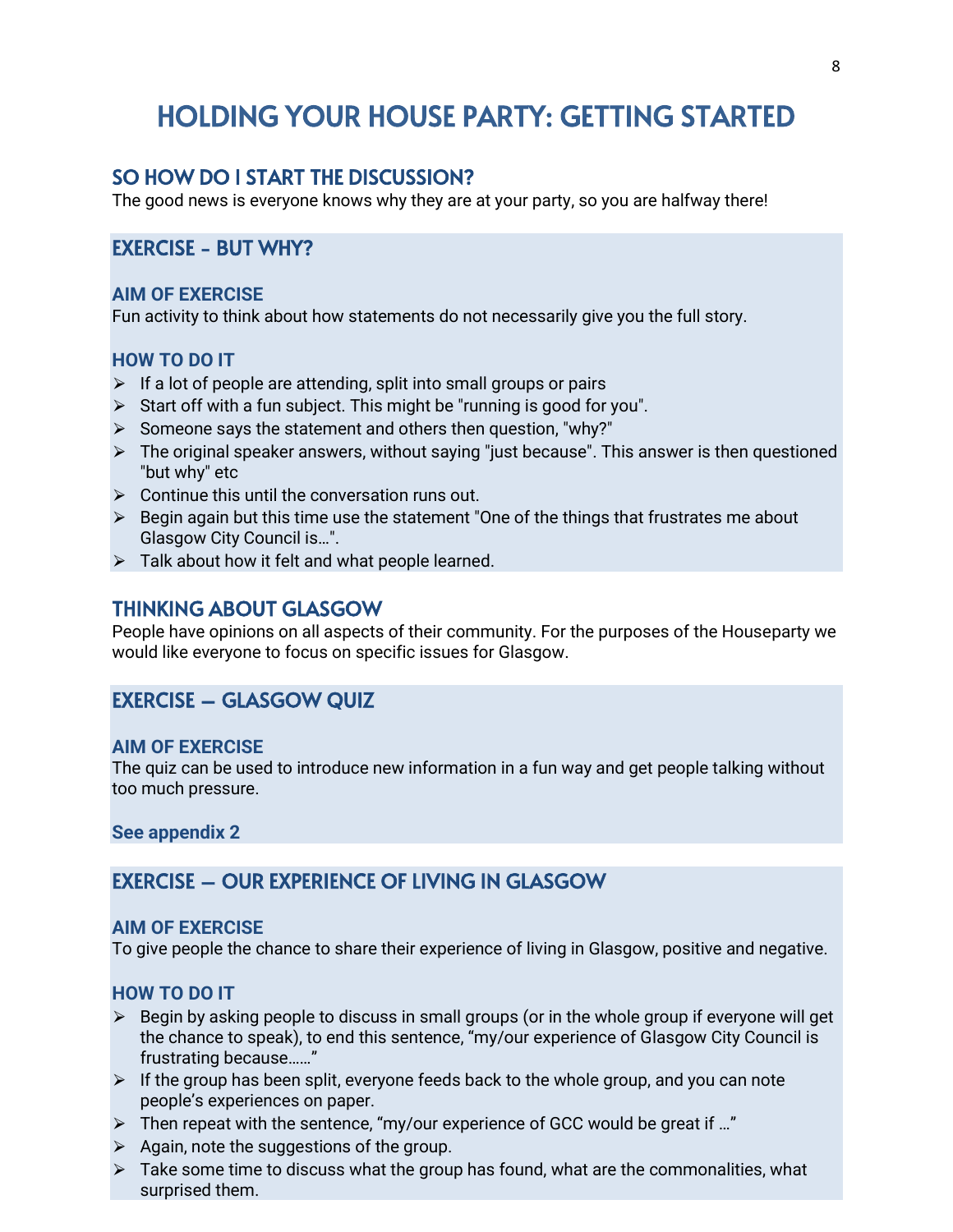# HOLDING YOUR HOUSE PARTY: FINISHING UP

# FINISHING THE DISCUSSION

It is important that you finish the discussion before everyone leaves or moves on to more fun activities. Below are some exercises that will make it clear for everyone that this part if the evening is over. This does not mean that people can't still chat about the issues if they want to, but it is aimed to end any disagreements there may have been.

# EXERCISE - ROUND ROBIN

#### **AIM OF EXERCISE**

To make sure everyone has had a chance to feedback what they have thought of the discussion.

# **HOW TO DO IT**

- $\triangleright$  Each person shares one thing they have learned during the discussion.
- $\triangleright$  Party holder notes they down on feedback sheet.

# EXERCISE - COMPLIMENTARY AFTERS

#### **AIM OF EXERCISE**

To encourage positive feelings at the end of the discussion.

# **HOW TO DO IT**

- $\triangleright$  Cut out the compliment sheets, appendix 3, Before your party begins. You can photocopy as many as you wish depending in how many people are attending your party.
- $\triangleright$  Call out each person's name one at a time.
- $\triangleright$  All the other people choose a compliment they would like to give the person and put it face down in a pile in front of them.
- $\triangleright$  Continue this until each person has a pile. Only then can everyone read their compliments.

# WELL DONE!!!

You have now held your House Party. Time to have some fun!

Thank you for creating a safe space for people to discuss issues that are important to them. We would love to hear how your party went, whether you followed this pack or not. We have included a feedback sheet for you and your guests and want to hear what you thought of the pack, but most of all we want to share your ideas with other people.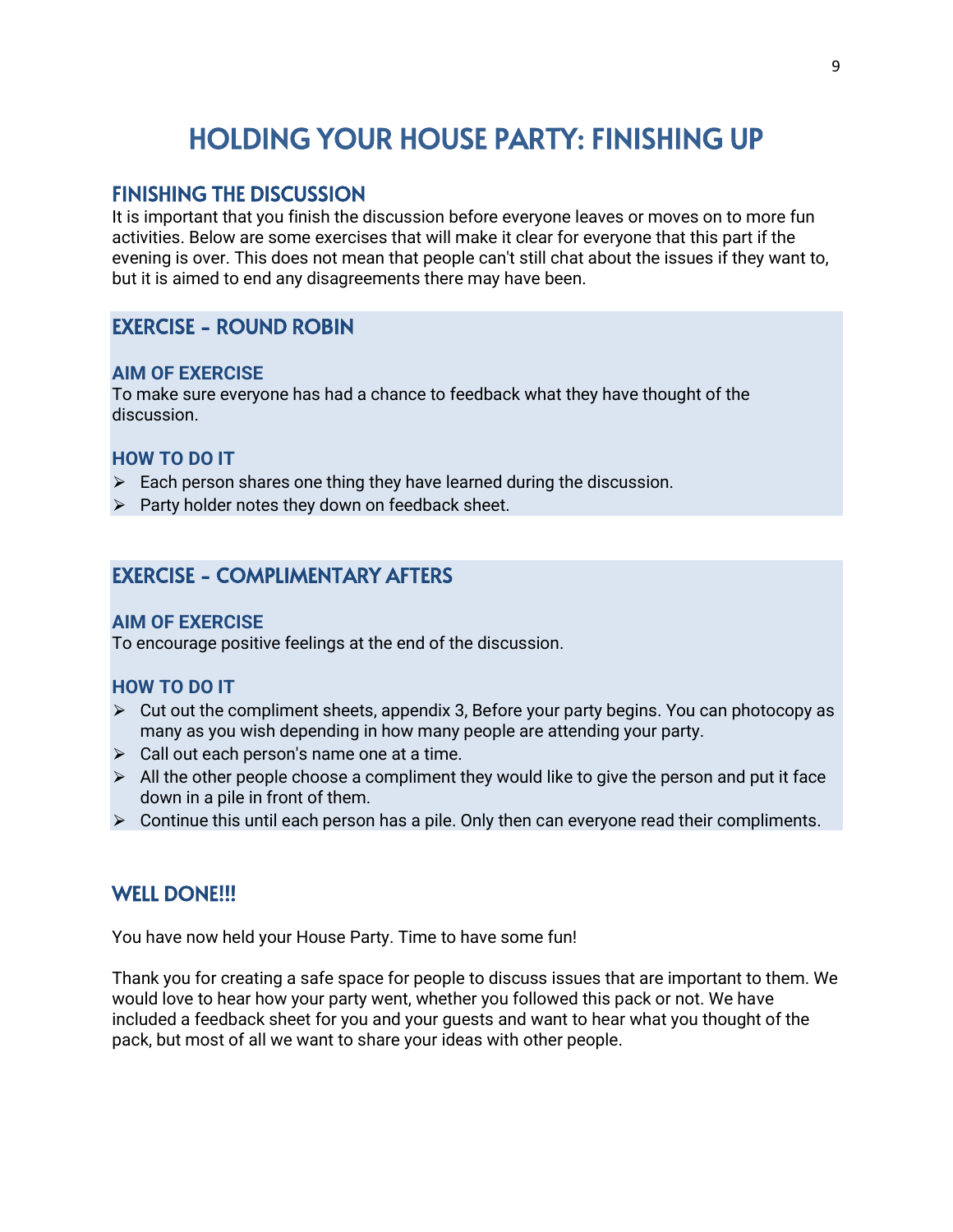# INVITATIONS FOR YOUR HOUSE PARTY

| You are invited to my<br><b>Conversation 4 Change House Party</b> | You are invited to my<br><b>Conversation 4 Change House Party</b><br>Time: |
|-------------------------------------------------------------------|----------------------------------------------------------------------------|
| Time:                                                             |                                                                            |
|                                                                   | Date:                                                                      |
| Date:                                                             | Venue:                                                                     |
| Venue:                                                            |                                                                            |
| RSVP:<br>on                                                       | RSVP:<br>on                                                                |

| You are invited to my<br><b>Conversation 4 Change House Party</b> | You are invited to my<br><b>Conversation 4 Change House Party</b><br>Time: |
|-------------------------------------------------------------------|----------------------------------------------------------------------------|
| Time:                                                             | Date:                                                                      |
| Date:                                                             | Venue:                                                                     |
| Venue:                                                            |                                                                            |
| RSVP:<br>on                                                       | RSVP:<br>on                                                                |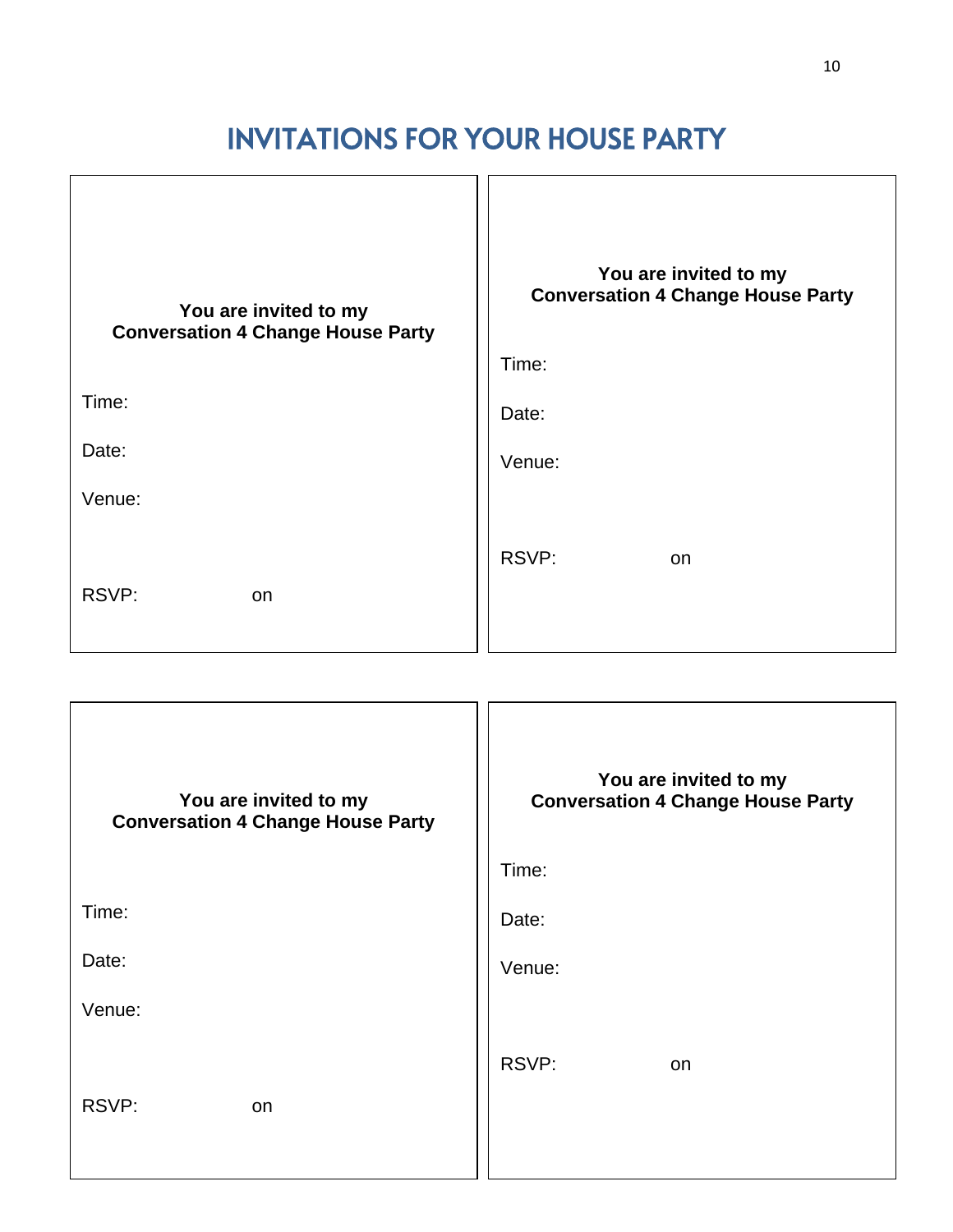# HOW WELL DO YOU KNOW WHAT'S GOING ON IN GLASGOW? **QUIZ**

**Appendix 2**



# **1. The aim of Glasgow City Council is to make Glasgow?**

- a) A hunger-free city
- b) Better than Edinburgh
- c) A world class city which can compete with London, New York and Beijing where such cities have been described as being an 'urban centre that enjoys significant competitive advantages and that serves as a hub within a globalized economic system'

Answer: \_\_\_\_\_\_\_\_\_

#### **2. Where is Glasgow in the list of most indebted UK councils?**

- a) Dont be silly, it is a world class city and has no debts
- b) 126
- c) 5 with £1.4billion debts

| Answer: |  |
|---------|--|
|---------|--|

#### **3. Glasgow has a City Deal funded by Scottish and UK Governments to the tune of £1.14billion. What has it achieved?**

- a) Supported thousands back into employment?
- b) Greatly improved the local transport network (in terms of roads and public transport)?
- c) Delivered key regeneration and development projects?,
- d) Encouraged private sector investment into the area?
- e) Ultimately provide an enormous boost to the city region's economy
- f) Fallen into difficulties because as of 2020 there is a high risk that 'Projects fail to deliver the economic benefits and follow on private sector investments'

Answer: \_\_\_\_\_\_\_\_\_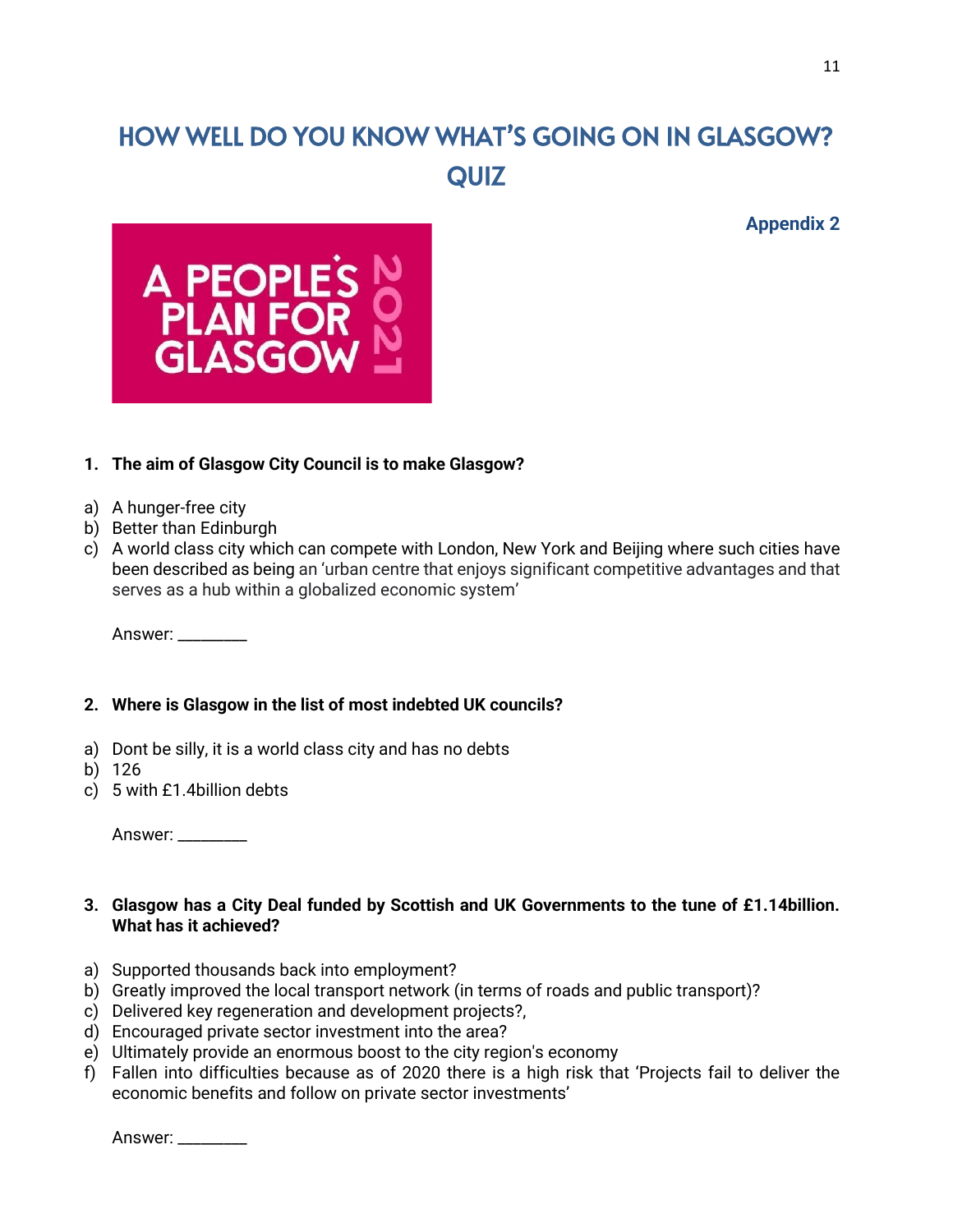# **4. There is a big complex being built on the south bank of the Clyde. Is it?**

- a) New homes for homeless people
- b) A bus station for electric buses
- c) The Northern Europe hub of Barclays Bank

Answer: \_\_\_\_\_\_\_\_\_

#### **5. How much public money has been given to Barclays Bank as part of its new development?**

- a) Nothing neither Glasgow City Council nor Scottish Enterprise agrees with helping international banks make profit
- b) This is not an issue Barclays Bank has donated part of its profits to the city
- c) £12.75million

Answer: \_\_\_\_\_\_\_\_\_

#### **6. Who owns St Enoch's Shopping Centre?**

- a) Glasgow City Council
- b) A Glasgow based social enterprise
- c) BlackStone

Answer: \_\_\_\_\_\_\_\_\_

# **7. What is BlackStone?**

- a) A UK workers cooperative
- b) A mining company
- c) A US multi-billion dollar American private equity alternative investment management firm accused of tax avoidance as part of the Paradise Papers leak

Answer: \_\_\_\_\_\_\_\_\_

- **8. The majority of bus services are run by First Bus Glasgow. How much profit did the company make in Glasgow during 2019?**
- a) None, it runs at a loss
- b) None, its a workers cooperative and all income is ploughed back into the company
- c) £35million

Answer: \_\_\_\_\_\_\_\_\_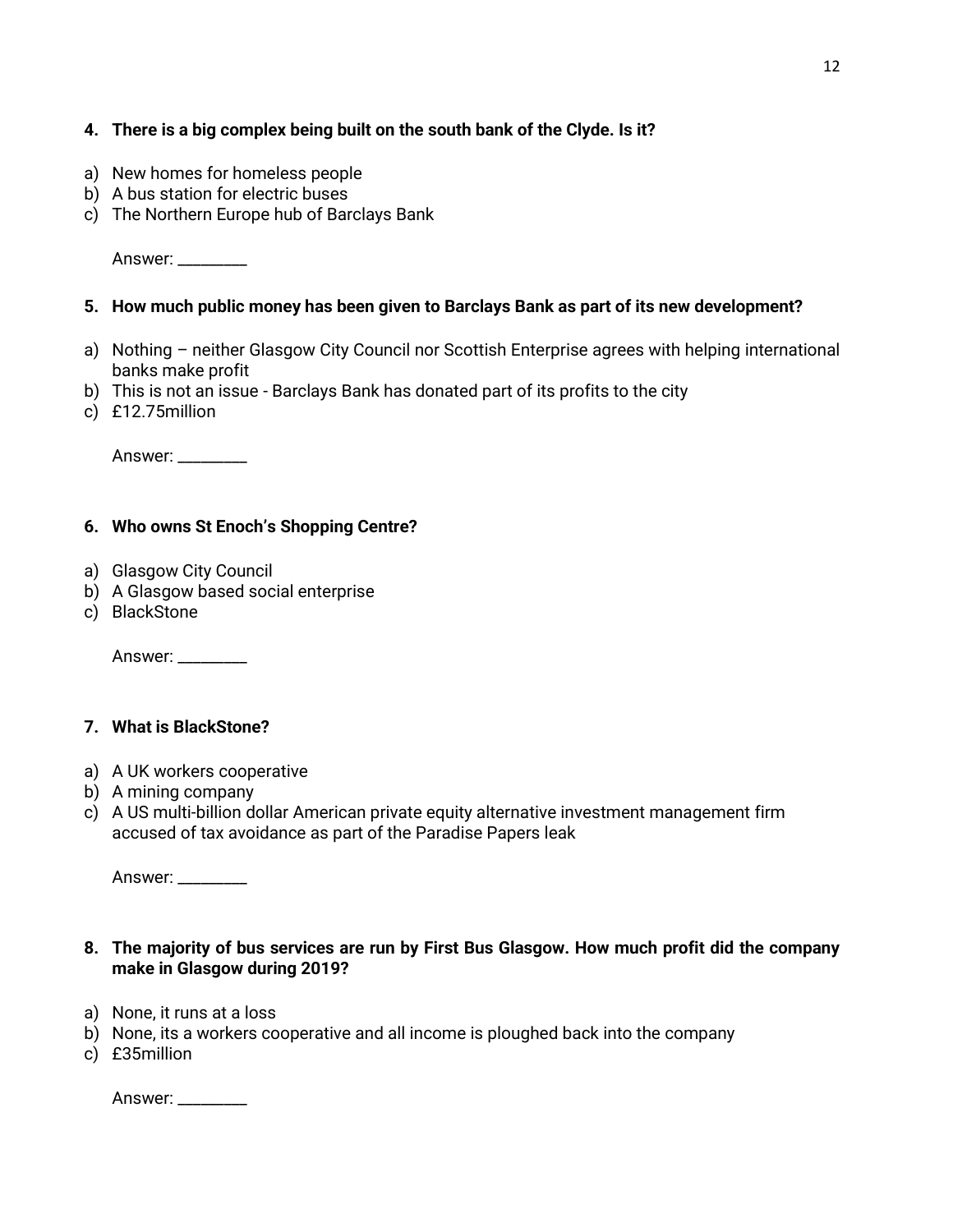# HOW WELL DO YOU KNOW WHAT'S GOING ON IN GLASGOW? QUIZ ANSWERS



- **1. The aim of Glasgow City Council is to make Glasgow?**
- **d) A world class city which can compete with London, New York and Beijing where such cities have been described as being an 'urban centre that enjoys significant competitive advantages and that serves as a hub within a globalized economic system'**<sup>1</sup>

Glasgow City Council has aspirations to make Glasgow a world class city. Whilst it maintains it would benefit everyone and reduce inequalities, cities which are viewed as world class are ones that have a substantial financial services sector where the main benefits go to large multinational companies rather than the local economy

- **2. Where is Glasgow in the list of most indebted UK councils?**
- **d) 5 with £1.4billion debts**<sup>2</sup>

The answer to this is c). Many of the Council's debts are what is known as LOBO loans which require repayment over several decades. Other Councils have managed to have these loans restructured but this has not happened in Glasgow

- **3. Glasgow has a City Deal funded by Scottish and UK Governments to the tune of £1.14billion. What has it achieved?**
- **g) fallen into difficulties because as of 2020 there is a high risk that 'Projects fail to deliver the economic benefits and follow on private sector investments'**<sup>34</sup>

The City Deal is touted as having a major impact on the city  $-$  points a to  $e$  - are taken from its aims. A recent audit report presented to the Council highlights that these aims are largely unmet at present other than through capital projects which focus on roads and drains. Some of the physical improvements in the city centre have been funded by City Deal money

<sup>1</sup> <https://www.britannica.com/topic/global-city>

<sup>2</sup> [https://www.ifre.com/story/1528457/uk-council-debts-approach-100bn-as-borrowing-continues-unabated](https://www.ifre.com/story/1528457/uk-council-debts-approach-100bn-as-borrowing-continues-unabated-lrv41nc1tf)[lrv41nc1tf](https://www.ifre.com/story/1528457/uk-council-debts-approach-100bn-as-borrowing-continues-unabated-lrv41nc1tf)

<sup>3</sup> <https://www.glasgow.gov.uk/councillorsandcommittees/viewDoc.asp?c=P62AFQDNDXT181UT81>

<sup>4</sup> <http://www.glasgowcityregion.co.uk/CHttpHandler.ashx?id=26555&p=0>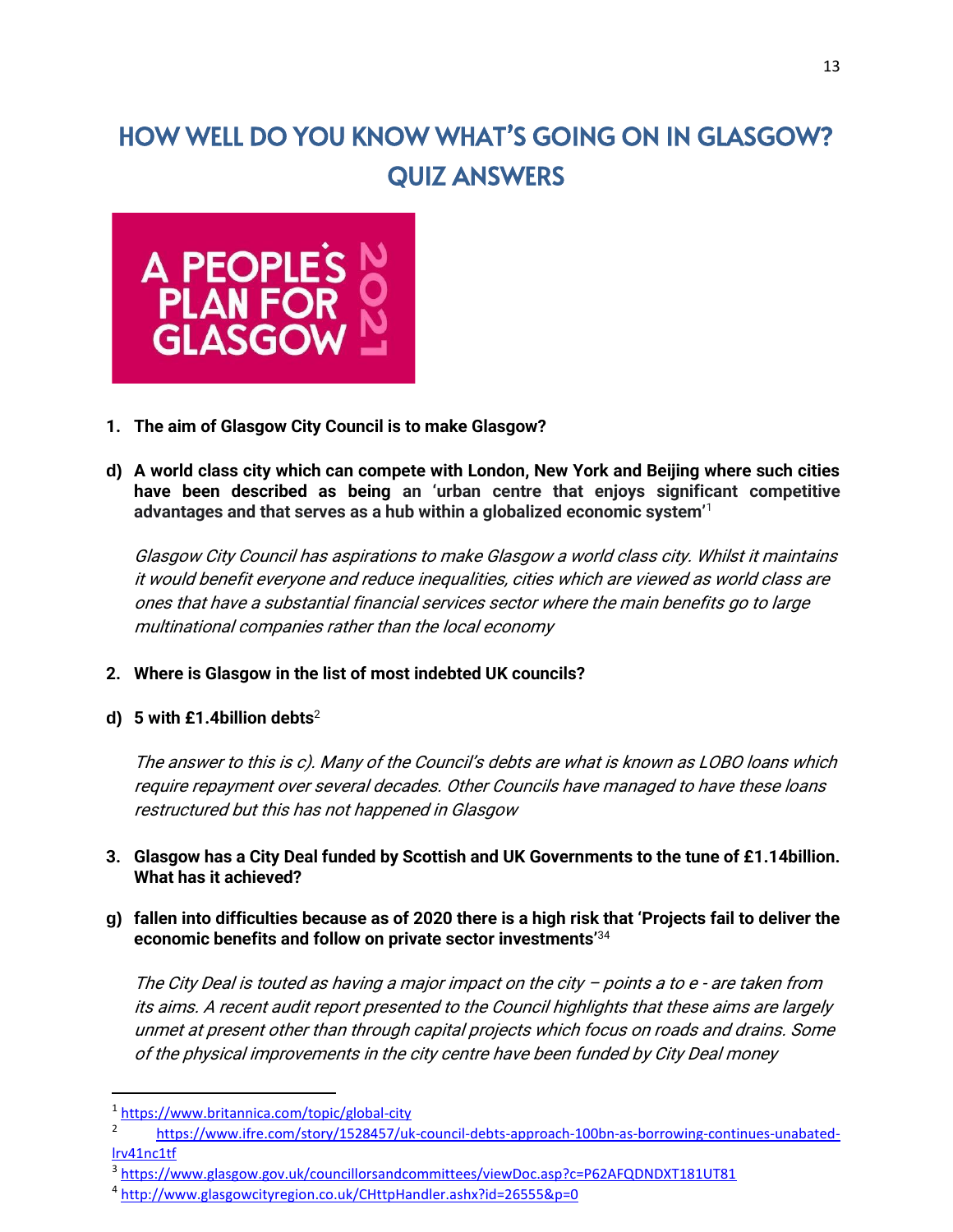**4. There is a big complex being built on the south bank of the Clyde. Is it?**

# **d) The Northern Europe hub of Barclays Bank**

The Barclays development is part of the commitment to the International Finance District. Other banks such as JP Morgan are also building new offices in the area. The Council is supporting this because of Q1 above

# **5. How much public money has been given to Barclays Bank as part of its new development?**

# **d) £12.75million**<sup>5</sup>

Barclays Bank made £1.3billion profit for the first 6 months year, much reduced from previous years because of money that had to be put aside for previous bad loans and misselling. It also invests heavily in the fossil fuel industry

# **6. Who owns St Enoch's Shopping Centre?**

**d) BlackStone**

# **7. What is BlackStone?**

**d) A US multi-billion dollar American private equity alternative investment management firm accused of tax avoidance as part of the Paradise Papers leak**<sup>6</sup>

Blackstone is estimated to be the largest private equity investment company, the means by which pension funds and private investors directly invest in companies. After the sub-prime mortgage scandal which led to the 2008 crash BlackStone bought out \$5.5billion worth of family homes before subsequently selling them at a profit

# **8. The majority of bus services are run by First Bus Glasgow. How much profit did the company make in Glasgow during 2019?**

# **d) £35million**

Yes, First Bus Glasgow, contributes about 55% of its overall profit, yet the fares in Glasgow are amongst the highest in the UK. Car ownership in Glasgow is amongst the lowest

<sup>5</sup> <https://www.bbc.co.uk/news/uk-scotland-scotland-business-44910560>

<sup>6</sup> [https://www.heraldscotland.com/news/15646458.owners-of-glasgows-st-enoch-shopping-mall-accused-of](https://www.heraldscotland.com/news/15646458.owners-of-glasgows-st-enoch-shopping-mall-accused-of-economic-fiction-after-paradise-papers-leak/#:~:text=It)[economic-fiction-after-paradise-papers-](https://www.heraldscotland.com/news/15646458.owners-of-glasgows-st-enoch-shopping-mall-accused-of-economic-fiction-after-paradise-papers-leak/#:~:text=It)

[leak/#:~:text=It's%20founder%20and%20CEO%2C%20Stephen,stores%2C%20for%20around%20%C2%A3190m.](https://www.heraldscotland.com/news/15646458.owners-of-glasgows-st-enoch-shopping-mall-accused-of-economic-fiction-after-paradise-papers-leak/#:~:text=It)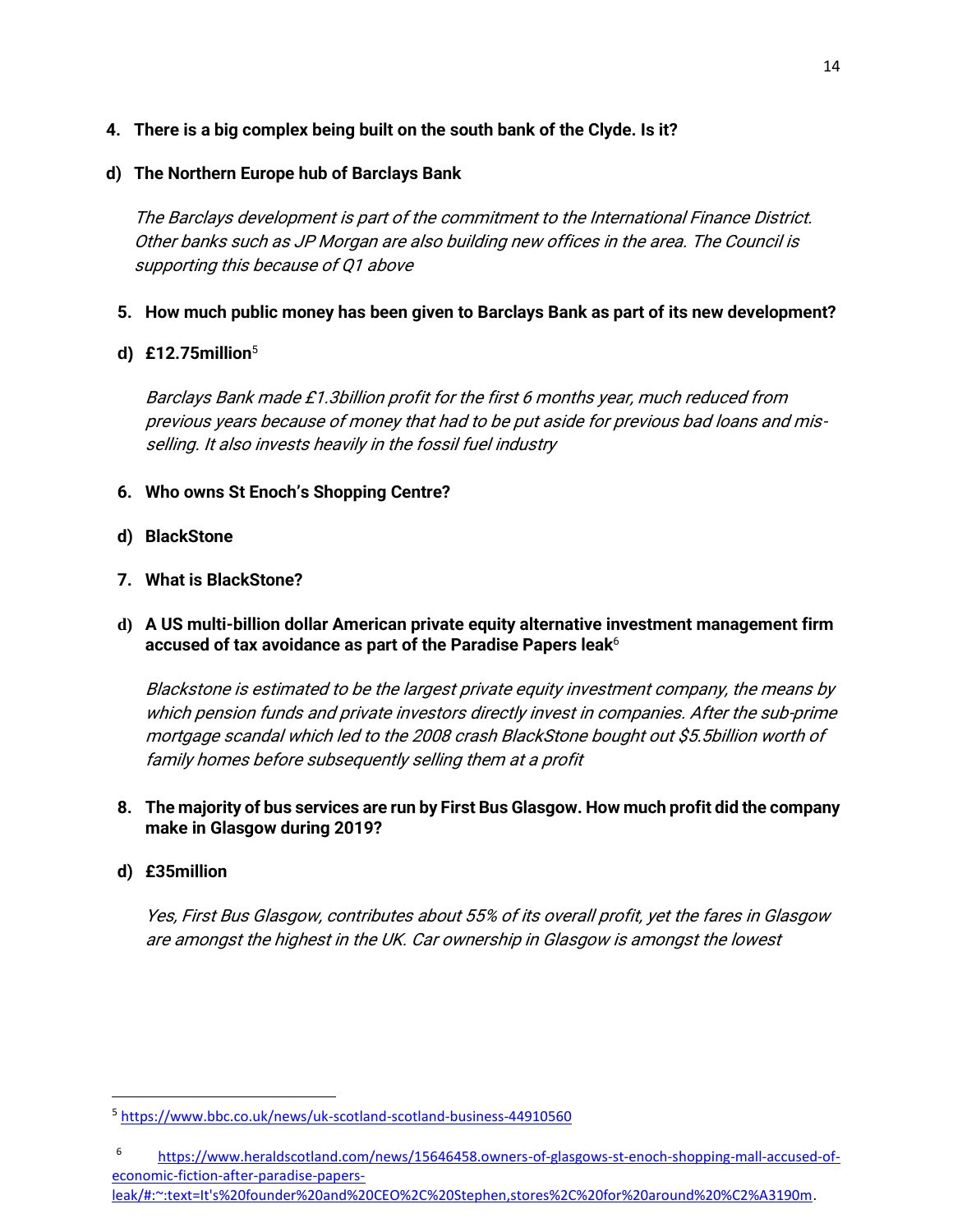**Appendix 3**

# COMPLIMENTARY ENDINGS EXERCISE

| You made sure you listened to<br>others                                                       | You included others' ideas in the<br>discussion                                    |  |
|-----------------------------------------------------------------------------------------------|------------------------------------------------------------------------------------|--|
| You brought lots of humour to<br>the night                                                    | You made points I hadn't thought<br>οf                                             |  |
| You said things I found really<br>interesting                                                 | I enjoyed being in your company                                                    |  |
| You helped us to chat easily                                                                  | You had lots of information that I<br>found helpful                                |  |
| You helped the group to stay<br>focussed                                                      | You encouraged others to speak                                                     |  |
| You were able to describe things<br>that people had said so I could<br>understand them better | You made me feel comfortable in<br>the group                                       |  |
| You were very passionate about<br>the subject, making it exciting                             | You respected others' opinions,<br>gently challenging things you<br>disagreed with |  |
| You recognised when someone<br>made a good point                                              | You made sure we thought about<br>how things affect everyone                       |  |
| You gave us information that we<br>would not have had                                         | You helped me to decide which<br>way I would be voting                             |  |